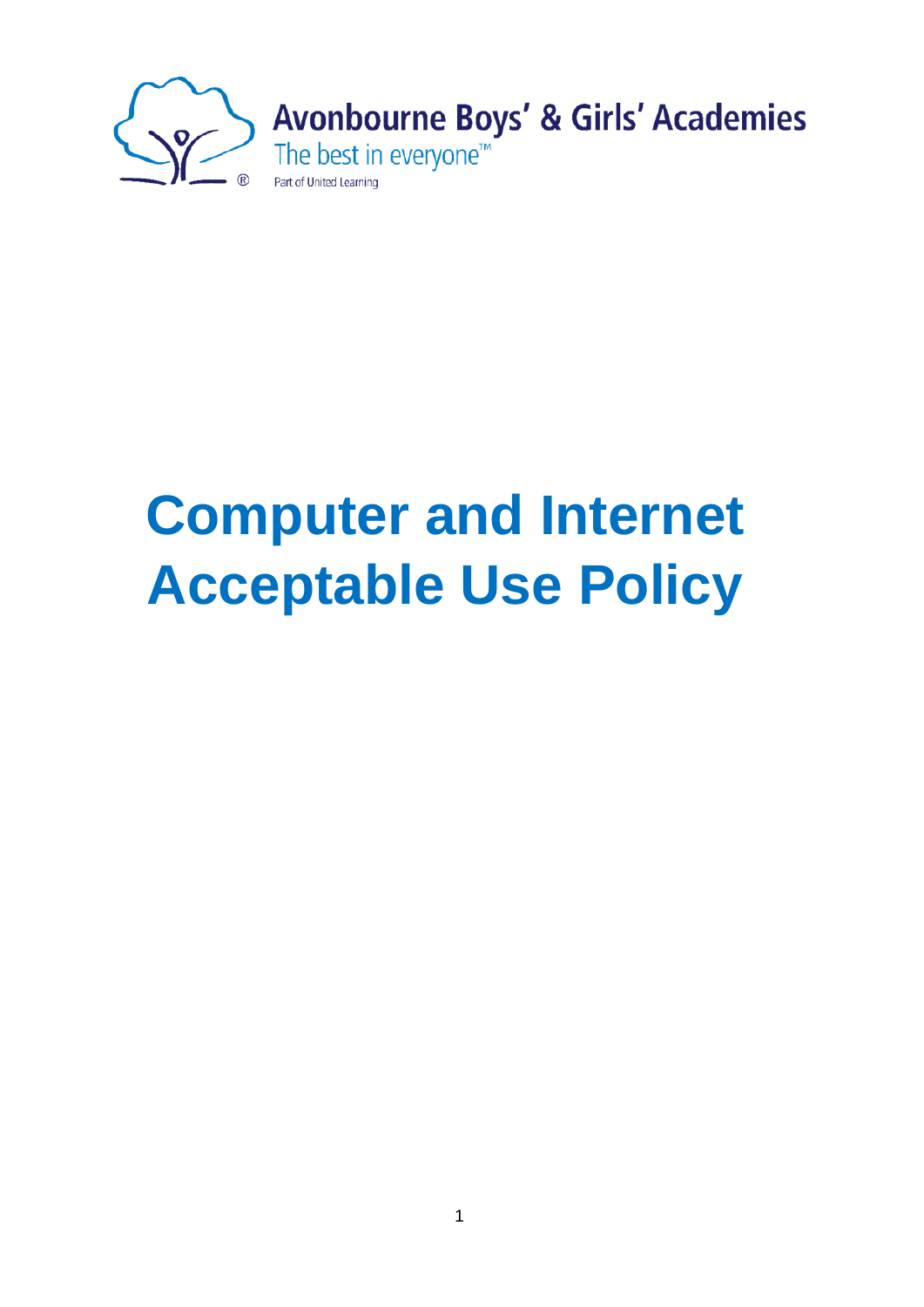The Internet is a global network of computers that communicate with one another, enabling access to a vast range of educational resources.

Avonbourne Academy students can access the Internet as part of their studies, using computers in many areas of the school. It can be a tool of limitless value, providing access to quality educational material from all over the world. The school systems also have a wealth of educational programmes and data held locally.

However, the Internet is also home to a body of material that no parent would wish their child to view. The school, UL and our Internet Service Provider provides a filtering service, which aims to ensure that none of this information can be accessed, and users cannot interact with others on the Internet who may not be who they claim to be. The filtering service cannot be guaranteed to be 100% accurate. Consequently, users need to be aware of how to use the Internet and other school systems safely, legally and appropriately about their own and others welfare. This Acceptable Use Policy outlines how users should, and should not, use the computer and Internet facilities provided by the school.

Avonbourne Academies monitor and record user's computer and network activities, and the data that they access and store, to help guard against inappropriate or illegal use.

## **All users shall:**

- 1. Always ensure that when they have finished working on a computer, they log off properly and leave the equipment as they would expect to find it
- 2. Ensure E-mails are polite and contain all the usual levels of courtesy associated with a letter or direct conversation
- 3. Report any breaches of the requirements in the following section to a member of teaching staff, who will inform the relevant Head of Department and the E-Safety Coordinator as appropriate
- 4. Report any inappropriate site or material discovered on the Internet to a member of teaching staff, who will inform the Head of Department and the E-Safety Coordinator. Staff users should also refer to the Whistleblowing Policy where appropriate

## **All users shall not:**

- 1. Play games on the school computers or Internet during lesson time, except for educational purposes associated with lessons
- 2. Dismantle, damage, disable or remove parts from computers or network equipment (e.g. mouse, keyboard, cables)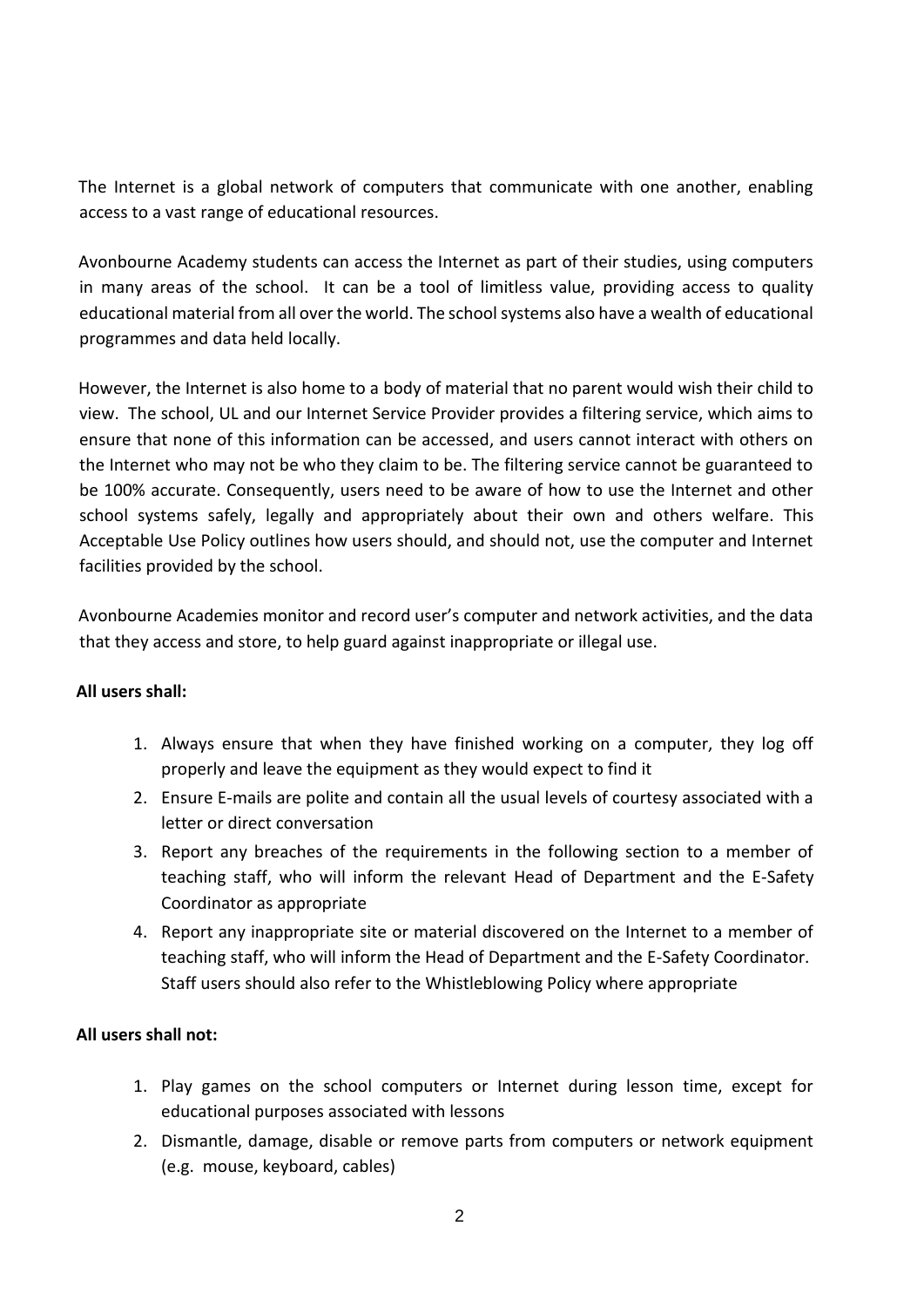- 3. Intentionally waste resources (e.g. excessive printing, unnecessary e-mails)
- 4. Use school systems for commercial purposes (buying and selling).
- 5. Eat or drink near computer equipment
- 6. Engage in 'Chat', 'Chatroom' or Social Networking (Facebook, Twitter, etc) activities on the Internet
- 7. Give any of their own, or pass on other people's personal details (school, address, email, phone no., picture, etc.) on the Internet
- 8. Arrange to meet anyone over the Internet
- 9. Disclose their password to others or use passwords intended for others. Users are responsible for all actions performed using their Logon ID
- 10. Attempt to guess other user's passwords, bypass security in place, hack into, or alter settings on computers or the network
- 11. Attempt to gain access to areas of the system for which they do not have the appropriate permissions
- 12. Use any hacking or key/code cracking software, or hardware
- 13. Promote or attempt to spread viruses or any other malicious computer code/programmes
- 14. Download computer programmes
- 15. Attempt to use or install any programmes other than those installed on the system by the school
- 16. Breach copyright law relating to computer software, music, video or other copyrighted material
- 17. Create folders, use filenames, create documents or send e-mails that use offensive language
- 18. Send, download or post any data, files, attachments, or pictures that contain offensive, falsified or illegal material
- 19. Visit inappropriate sites, or download inappropriate material, such as those that may contain pornographic, violent, racist, hacking, illegal or offensive materials
- 20. Use proxy bypass sites to bypass school Internet filtering
- 21. Attempt internet access using equipment such as a dongle
- 22. Store their own music, video or other data on the school network, unless it is specifically for educational use
- 23. Send or forward e-mails that contain pornographic, violent, racist, bullying, threatening, hacking, illegal or offensive language or materials
- 24. Send or forward spam, chain, junk or nuisance e-mails
- 25. Use any email (e.g. Hotmail, Yahoo, etc.) or Instant Messaging (IM) system other than those provided by the school
- 26. Attempt to connect their own personal laptop, PDA or any other device via cable, wireless, or any other means to the school network. Internet connection will not be available for any device which is not part of the school network
- 27. Ignore any 'Virus Detected' message, or fail to act on the instructions within it